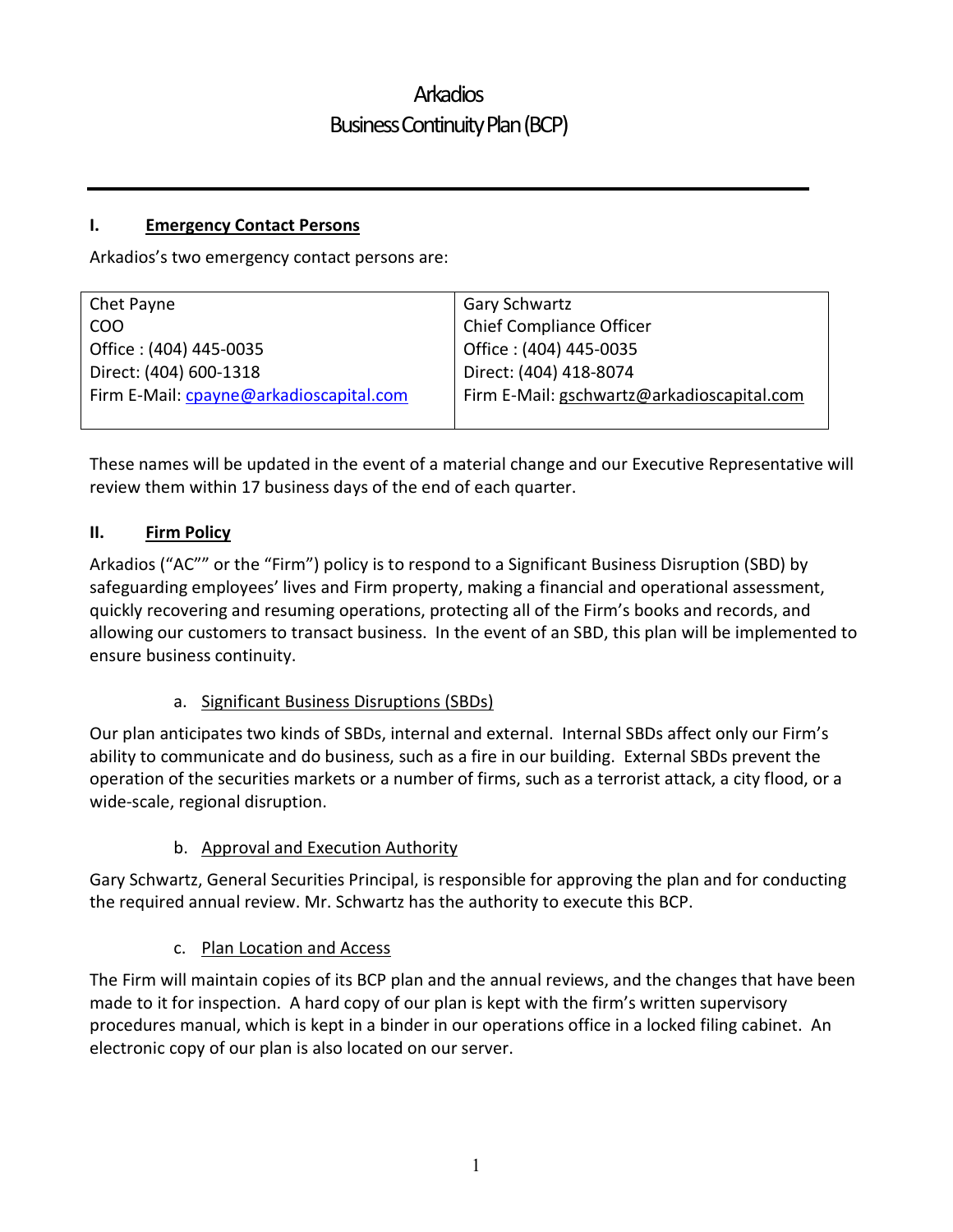### III. Business Description

Our firm conducts business in equity, fixed income, government securities, as well as mutual funds, variable annuities, private placements and investment banking. Our firm is an introducing firm and does not perform any type of clearing function for itself or others. Furthermore, we do not hold customer funds or securities. We accept and enter orders. All transactions are sent to our clearing firm, which executes our orders, compares them, allocates them, clears and settles them. Our clearing firm also maintains our customers' accounts, can grant customers access to them, and delivers funds and securities.

In the event that Arkadios ceases operations due to a significant business interruption, our clients may access their accounts by calling the clearing firm.

### IV. Office Locations

The Firm's main office is located at 309 East Paces Ferry Rd. Suite 1000, Atlanta, Georgia, 30305. Our main telephone number is (404) 445-0035. Our fax number is (404) 994-6303. Our employees may travel to that office by means of foot, car, or bus.

### V. Alternative Physical Location(s) of Employees

In the event of an SBD, we will move our staff from the affected office to either 1700 Frederica Road, Suite 201, St. Simons Island, GA 31522 or 5726 Fayetteville Road, Suite 202, Durham, North Carolina, 27713.

During an SBD in which we relocate staff, Mr. Schwartz will instruct the local post office to forward all mail directed to the firm's main address to 1700 Frederica Road, Suite 201, St. Simons Island, GA. The same instructions will be given to any commercial express mail companies with whom we transact business (UPS, Federal Express, DHL, etc.)

Should weather or sickness (including epidemics) occur which prohibit employees from coming to work, provisions have been made where staff can work at home and shelter in place. While there are benefits to working together in an office, there is no hard requirement to be in the office should a Supervisor approve of the remote location and feel that productive work can still be accomplished. For severe situations the firm can issue a mandatory work-from-home policy. VPN access via Log Me In or NINJA is monitored by our service provider Bitstream. Both remote services offer dual factor authentication in an effort to protect client personal information.

### VI. Customers' Access to Funds and Securities

Our firm does not maintain custody of customers' funds or securities. In the event of an internal or external SBD, if telephone service is available, our registered persons will be able to handle telephone calls from our customers. The firm will make this information available to customers through its disclosure policy.

If SIPC determines that we are unable to meet our obligations to our customers or if our liabilities exceed our assets in violation of Securities Exchange Act Rule 15c3-1, SIPC may seek to appoint a trustee to disburse our assets to customers. We will assist SIPC and the trustee by providing our books and records identifying customer accounts subject to SIPC regulation.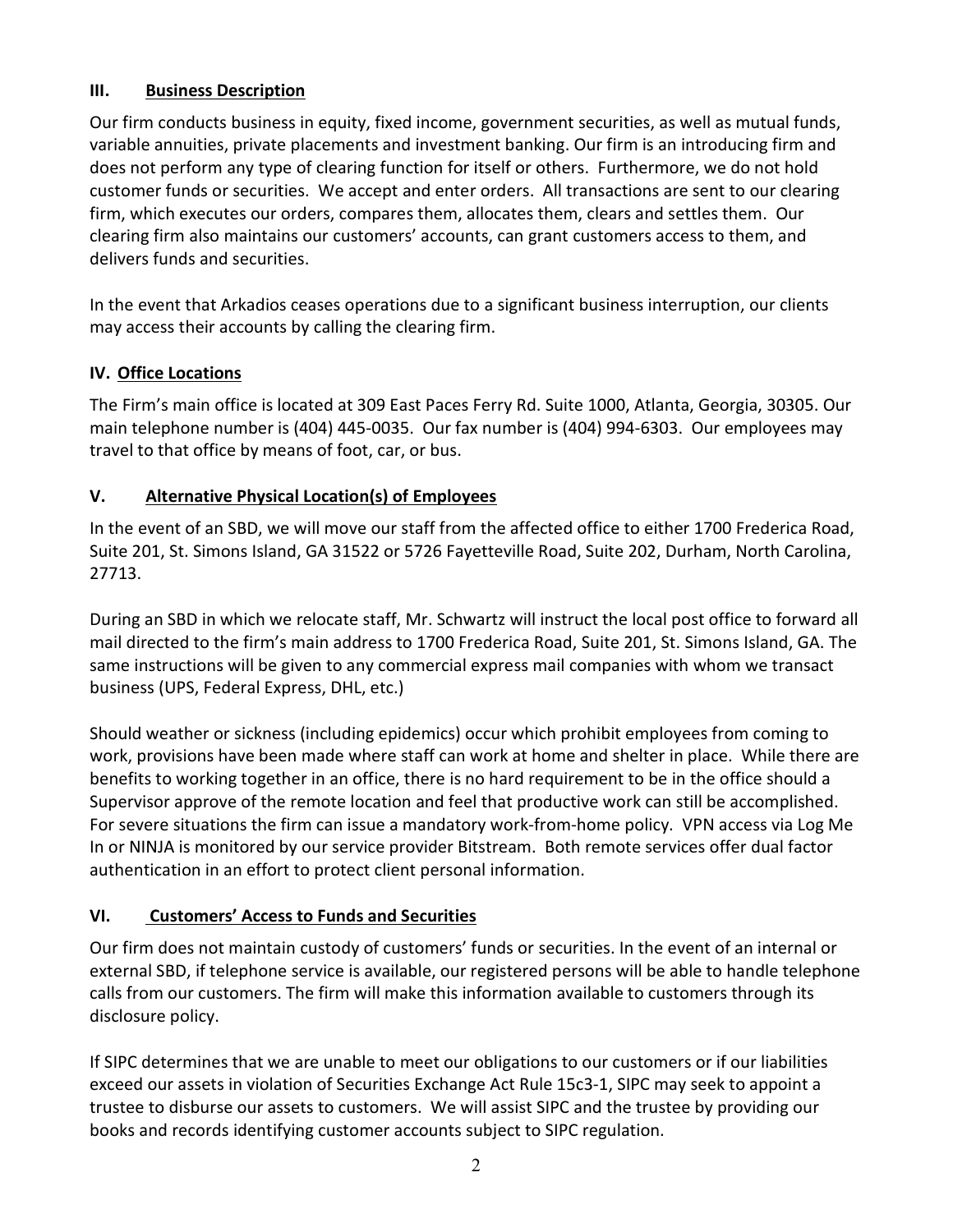### VII. Data Back-Up and Recovery (Hard Copy and Electronic)

Our Firm maintains all books and records in hardcopy format in a secure location in the Firm's main office. Gary Schwartz, CCO, is responsible for the maintenance of these books and records. Our firm keeps all of our documents in hard copy format and copies may also be kept electronically on our server. The firm conducts daily data backups of its electronic records using two channels 1) local backup via attached removable storage and 2) encrypted offsite backup to the Code42 CrashPlan cloud.

In the event of an internal or external SBD that causes the loss of our paper or electronic records, we will physically recover them from our back-up site. If our primary site is inoperable, we will continue operations from our back-up site or an alternate location. For the loss of electronic records, we will electronically recover data from our electronic storage at our main office location; or, if our primary site is inoperable, we will electronically recover data and continue operations from our back-up site or an alternate location.

### VIII. Financial and Operational Assessments

### a. Operational Risk

In the event of an SBD, we will immediately identify what means will permit us to communicate with our customers, employees, critical business constituents, critical banks, critical counterparties, and regulators. Although the effects of an SBD will determine the means of alternative communication, the communications options we will employ will include telephone, voice mail and secure e-mail. In addition, we will retrieve our key activity records as described in the section above, Data Back-Up and Recovery (Hard Copy and Electronic).

# b. Financial and Credit Risk

In the event of an SBD, we will determine the value and liquidity of our investments and other assets to evaluate our ability to continue to fund our operations and remain in capital compliance. We will contact our critical banks, clearing firm, and investors to apprise them of our financial status. If we determine that we may be unable to meet our obligations to those counterparties or otherwise continue to fund our operations, we will request additional financing from our bank or other credit sources to fulfill our obligations to our customers and clients. If we cannot remedy a capital deficiency, we will file appropriate notices with our regulators and immediately take appropriate steps.

### IX. Mission Critical Systems

Our firm's "mission critical systems" are those that ensure prompt and accurate processing of securities transactions which include

- $\triangleright$  Accounting software
- $\triangleright$  Telephones
- $\triangleright$  Facsimiles
- $\triangleright$  Internet Access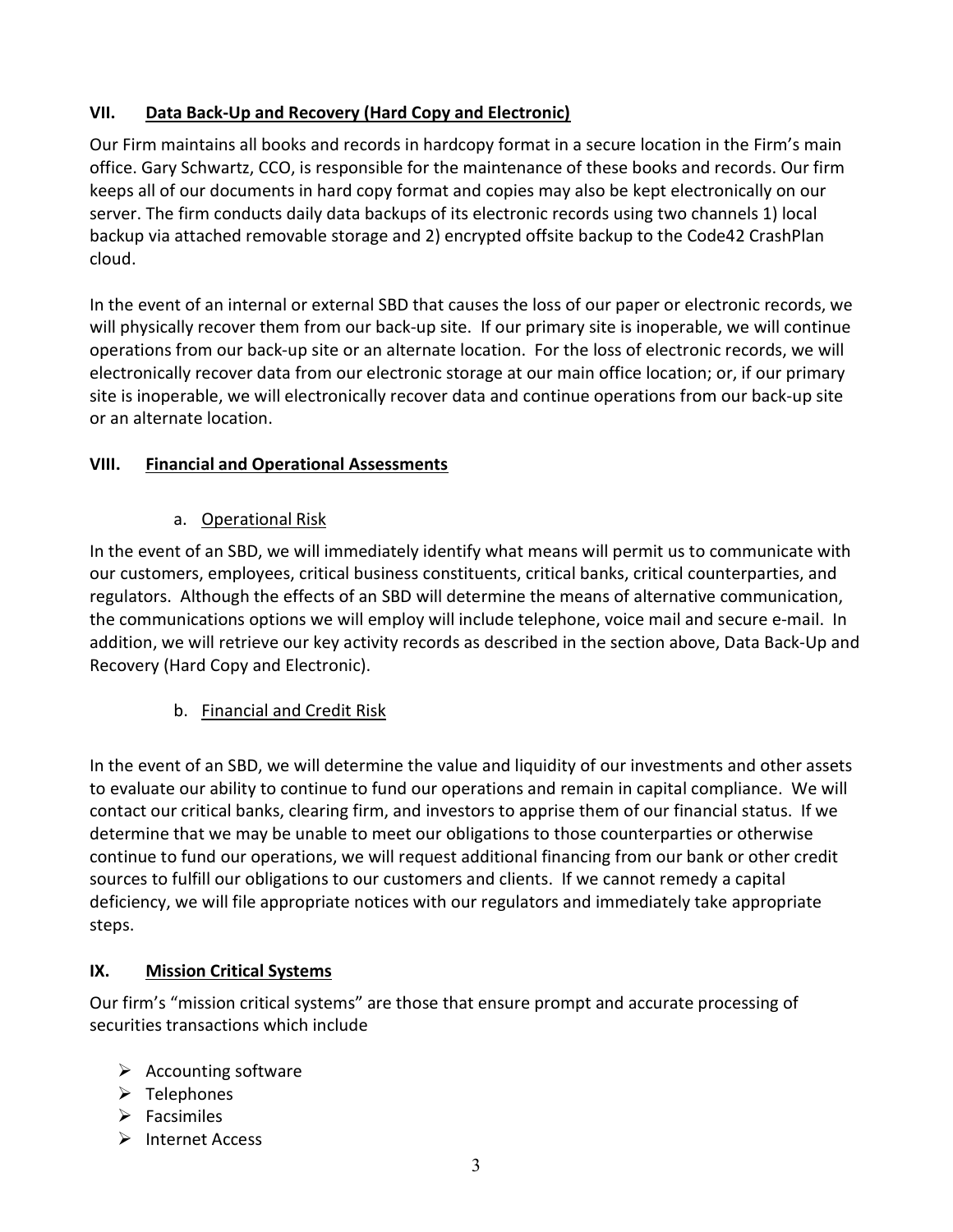- $\triangleright$  Password lists
- Microsoft Office (including Word, Excel, Powerpoint & Access)

We have primary responsibility for establishing and maintaining our business relationships with our customers and have sole responsibility for our mission critical functions of order taking, order entry, and submitting to the clearing firm any request for distribution of funds. Mission Critical Systems are the processes that allow us to fulfill these functions.

Recovery-time objectives provide concrete goals to plan for and test against. They are not, however, hard and fast deadlines that must be met in every emergency situation, and various external factors surrounding a disruption, such as time of day, scope of disruption, and status of critical infrastructure—particularly telecommunications—can affect actual recovery times. Recovery refers to the restoration of settlement activities after a wide-scale disruption; resumption refers to the capacity to accept and process new transactions and payments after a wide-scale disruption.

# A. Our Firm's Mission Critical Systems

# i. Order Taking

Currently, our firm receives orders from customers via the telephone, fax or mail. During an SBD, either internal or external, we will continue to take orders via cell phone and internet communication and through any other methods that are available and reliable, and in addition, as communications permit, we will inform our customers when communications become available to tell them what alternatives they have to send their orders to us. Customers will be informed of alternatives by notices posted the firm's website and/or recorded voice messages at the firm's main office number. If necessary, we will advise our customers to place orders directly with our custodians. Our firm also acts as the facilitator between a buy and sell transaction for our merger and acquisition activities or facilitates private placement transactions. We may talk to our customers via telephone, e-mail or in person visits by the customer. During an SBD, either internal or external, we do not consider order taking to be a critical element of this plan because we generally do not engage in such order taking activity for these types of activities. Clients should be able to reach us by telephone to facilitate any of their needs. Alternatively, clients will also have direct access to any other business relationships, including any private companies that such clients have done business with.

# ii. Order Entry

Currently our firm executes customer orders by placing them electronically with our clearing firm on their trading platforms and back office programs. In the event of a business disruption our clients can contact our clearing firm directly.

# iii. Order Execution

In the event of an internal SBD, we will enter and send records to our clearing firm by the fastest alternative means available, including placing orders by fax directly to the clearing firm's trading desk. In the event of an SBD, we will maintain the order in electronic or paper format and deliver the order to the clearing firm by the fast means available.

# X. Alternate Communications Between the Firm and Customers, Employees, and Regulators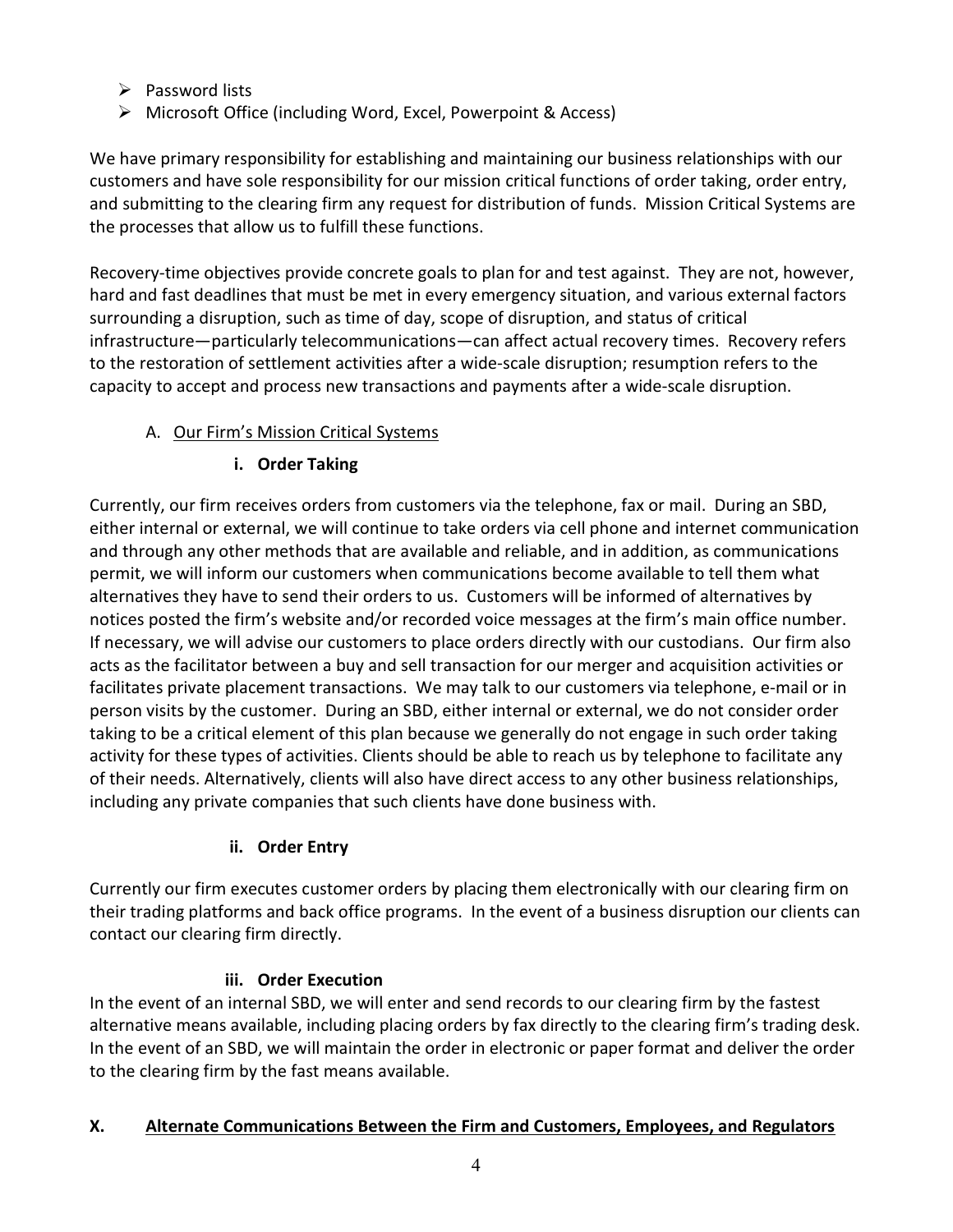### A. Customers

We communicate with our customers using the telephone, e-mail, fax, U.S. mail, and in person visits at our firm or at the customer's location. In the event of an SBD, we will assess which means of communication are still available to us and use the means closest in speed and form (written or oral) to the means that we have used in the past to communicate with the other party. For example, if we have communicated with a party by e-mail but the Internet is unavailable, we will call them on the telephone and follow up where a record is needed with paper copy in the U.S. mail.

# B. Employees

We communicate with our employees using the telephone, e-mail, and in person. In the event of an SBD, we will assess which means of communication are still available to us and use the means closest in speed and form (written or oral) to the means that we have used in the past to communicate with the other party. We will also employ a call tree so that senior management can reach all employees quickly during an SBD. The call tree includes all staff home, cell and office phone numbers.

# C. Regulators

We are currently a member of FINRA and a fully registered broker-dealer with the SEC. In addition, we are registered with the State of California and other states. We communicate with our regulators using the telephone, e-mail, fax, U.S. mail, and in person. In the event of an SBD, we will assess which means of communication are still available to us and use the means closest in speed and form (written or oral) to the means that we have used in the past to communicate with the other party.

# XI. Critical Business Constituents, Banks, and Counterparties

# a. Business constituents

We have contacted our critical business constituents (businesses with which we have an ongoing commercial relationship in support of our operating activities, such as vendors providing us critical services), and determined the extent to which we can continue our business relationship with them in light of the internal or external SBD. We will quickly establish alternative arrangements if a business constituent can no longer provide the needed goods or services when we need them because of a SBD to them or our Firm.

b. Banks

We have contacted our banks and lenders to determine if they can continue to provide the financing that we will need in light of the internal or external SBD. The bank maintaining our operating account is: Iberiabank, 3625 Cumberland Blvd, Building Two, Atlanta, GA 30339

# c. Counterparties